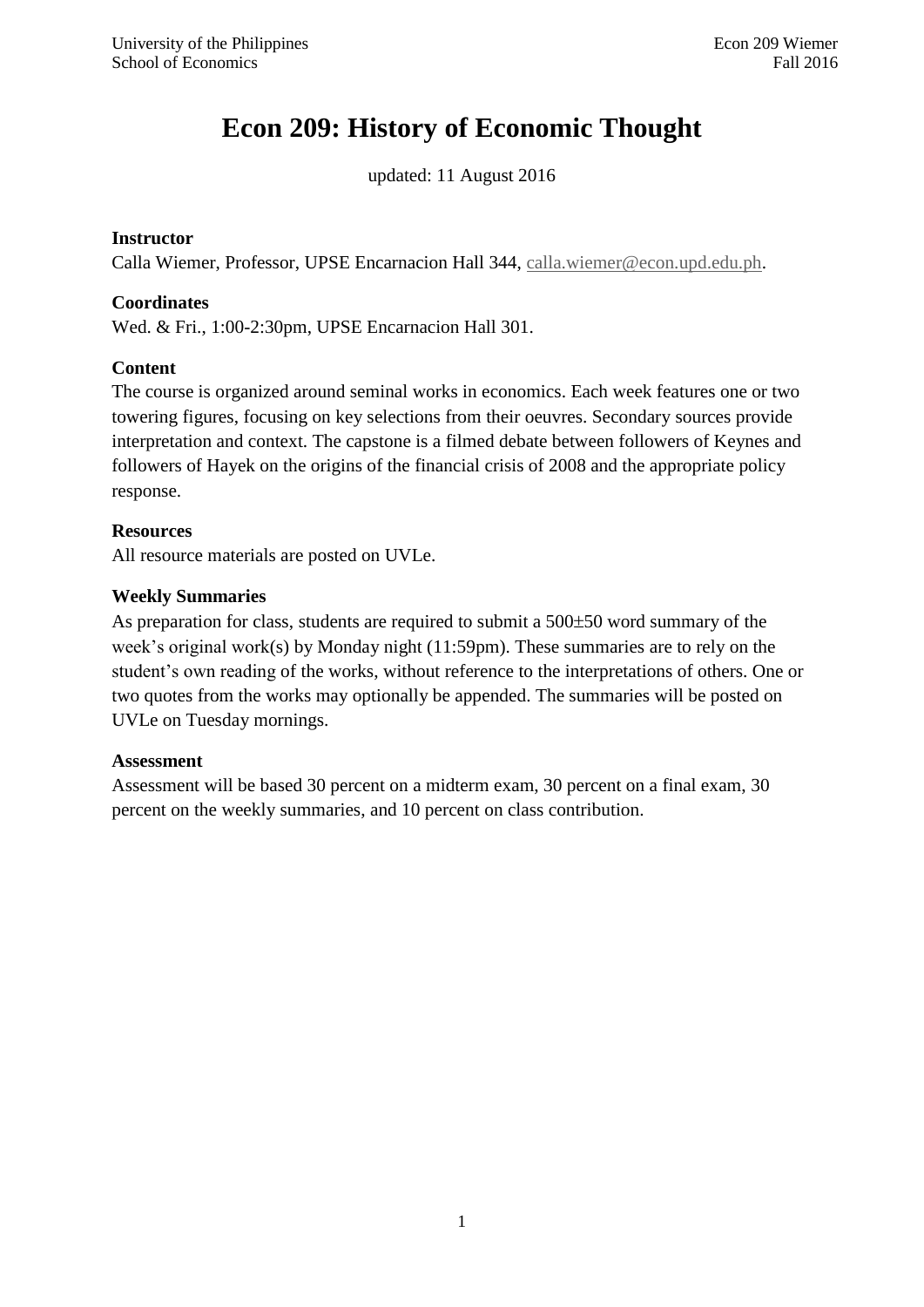# **Schedule**

| Week           | Date      | <b>Resources</b>                                                                 |
|----------------|-----------|----------------------------------------------------------------------------------|
| 1a             | Aug 10    | Intro                                                                            |
|                |           | • Summers (2011), 6:00-14:38.                                                    |
| 1b             | Aug 12    | Pre-Adam Smith                                                                   |
|                |           | Niehans (1990), Ch 3.<br>٠                                                       |
|                |           | Blaug (1996), Ch 1.                                                              |
| $\overline{2}$ | Aug 17/19 | Adam Smith                                                                       |
|                |           | • Smith (1776), Book I, Chs 1-7; Book IV, Ch 2.                                  |
|                |           | • Blaug (1996), Ch. 2.                                                           |
|                |           | • O'Brien (1975).                                                                |
|                |           | • Viner (1927).                                                                  |
| 3              | Aug 24/26 | Jean-Baptiste Say; Thomas Malthus                                                |
|                |           | Say (1821), Book I, Ch XV.                                                       |
|                |           | • Malthus (1798), Chs 1-2.                                                       |
|                |           | • Malthus (1821), Ch VII, Sections I-III, IX.                                    |
|                |           | • Schumpeter (1954), pp 615-625.                                                 |
|                |           | • Rima (2009), Ch 6.                                                             |
| 4              | Aug 31    | David Ricardo                                                                    |
|                | /Sep 2    | Ricardo (1821), Chs 1, 4, 7, 17, 20, 21, 30.                                     |
|                |           | • Blaug (1996), pp 106-132.                                                      |
|                |           | Marshall (1895), pp 557-565.                                                     |
|                |           | Dorfman (1989).                                                                  |
| 5              | Sep 7/9   | John Stuart Mill                                                                 |
|                |           | Mill (1844), Essay II.                                                           |
|                |           | Mill (1909), Intro (Ashley), Book V, Chs I, VIII, X, XI.                         |
|                |           | • Mill (1859), Ch I.                                                             |
|                |           | Spiegel (1991), Ch 16.                                                           |
|                |           | • Dobb (1973), Ch 5.                                                             |
| 6              | Sep 14/16 | Karl Marx                                                                        |
|                |           | Marx (1887), Chs IV, VI, XXV.                                                    |
|                |           | Marx & Engles (1906), pp 11-32.                                                  |
|                |           | • Niehans (1990), Ch 2.                                                          |
|                |           | Robinson (1982), Chs I-VII.                                                      |
|                |           | Dobb (1973), Ch 6.                                                               |
| $\overline{7}$ | Sep 21/23 | William Stanley Jevons; Alfred Marshall                                          |
|                |           | Jevons (1871), Ch III.                                                           |
|                |           | Marshall (1895), Book III, Chs III-VI; Book IV, Ch XIII; Book V, Chs II, III, V. |
|                |           | • Niehans (1990), Ch 13.                                                         |
|                |           | • Spiegel (1991), Ch 22.                                                         |
| 8              | Sep 28/30 | Leon Walras; Vilfredo Pareto                                                     |
|                |           | • Walras (1954), Lessons 5-6, 11-12.                                             |
|                |           | Pareto (1971), Ch III.                                                           |
|                |           | Blaug (1996), Ch 13, pp 549-570.                                                 |
|                |           | $\bullet$ Friedman (1955).                                                       |
|                |           | • Spiegel (1991), pp 556-561.                                                    |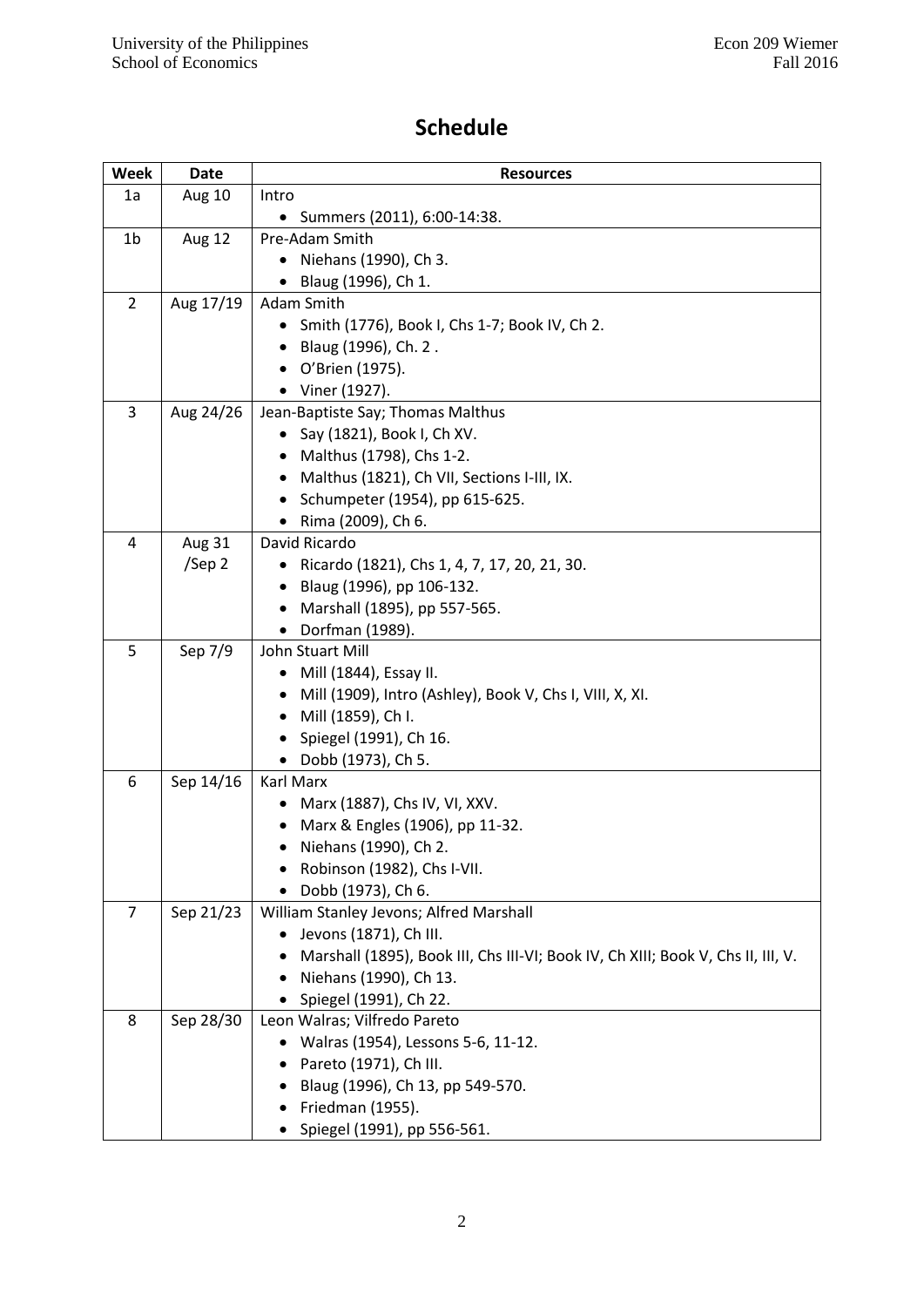| 9  | Oct 5/7       | Antoine Cournot; Joan Robinson                            |
|----|---------------|-----------------------------------------------------------|
|    |               | • Cournot (1897), Ch VII (Ch IV honorable mention).       |
|    |               | Robinson (1933), pp 47-59, 113-116, 215-231.<br>$\bullet$ |
|    |               | Blaug (1996), pp 301-303.<br>$\bullet$                    |
|    |               | • Rima (2009), Ch 15.                                     |
| 10 | Oct 12/14     | Midterm Exam                                              |
| 11 | Oct 19/21     | David Hume; Irving Fisher                                 |
|    |               | • Hume (1752), Discourses III-V.                          |
|    |               | • Fisher (1896), Chs I-VI.                                |
|    |               | • Fisher (1926), Chs I-III.                               |
|    |               | • Niehans (1990), pp 52-56, Ch 23.                        |
| 12 | Oct 26/28     | John Mills; Arthur Pigou                                  |
|    |               | • Mills (1867).                                           |
|    |               | $\bullet$ Pigou (1927), Chs IV, VIII.                     |
|    |               | • Schumpeter (1954), pp 738-750, 1117-1135.               |
|    |               | • Wiemer (2015).                                          |
| 13 | Nov 2/4       | <b>Walter Bagehot</b>                                     |
|    |               | • Bagehot (1910), Chs I-II.                               |
|    |               | • Spiegel (1991), pp 404-407.                             |
|    |               | • DeLong (2012).                                          |
|    |               | • Summers (2000).                                         |
|    |               | • Summers (2011), 58:00-1:00:30.                          |
| 14 | Nov 9/11      | John Maynard Keynes                                       |
|    |               | • Keynes (1936), Chs 1-3, 8-9, 11-15.                     |
|    |               | • Hansen (1953), Ch 1.                                    |
|    |               | • Hicks (1937).                                           |
|    |               | • Snowden & Vane (2005), Ch 1, pp 91-100, 148-162.        |
| 15 | Nov 16/18     | Ludwig von Mises; Friedrich Hayek                         |
|    |               | • Mises (1998), Ch XX.                                    |
|    |               | • Hayek (1944), Chs 7-8.                                  |
|    |               | • Garrison (2005).                                        |
| 16 | Nov 23/25     | Hyman Minsky                                              |
|    |               | • Minsky (2008), Chs 5, 8-9.                              |
|    |               | • Kindleberger & Aliber (2011), Ch 2.                     |
|    |               | $\bullet$ Economist (2016).                               |
| 17 | <b>Nov 30</b> | Keynes v Hayek                                            |
|    | /Dec2         | $\bullet$ LSE (2011), youtube.                            |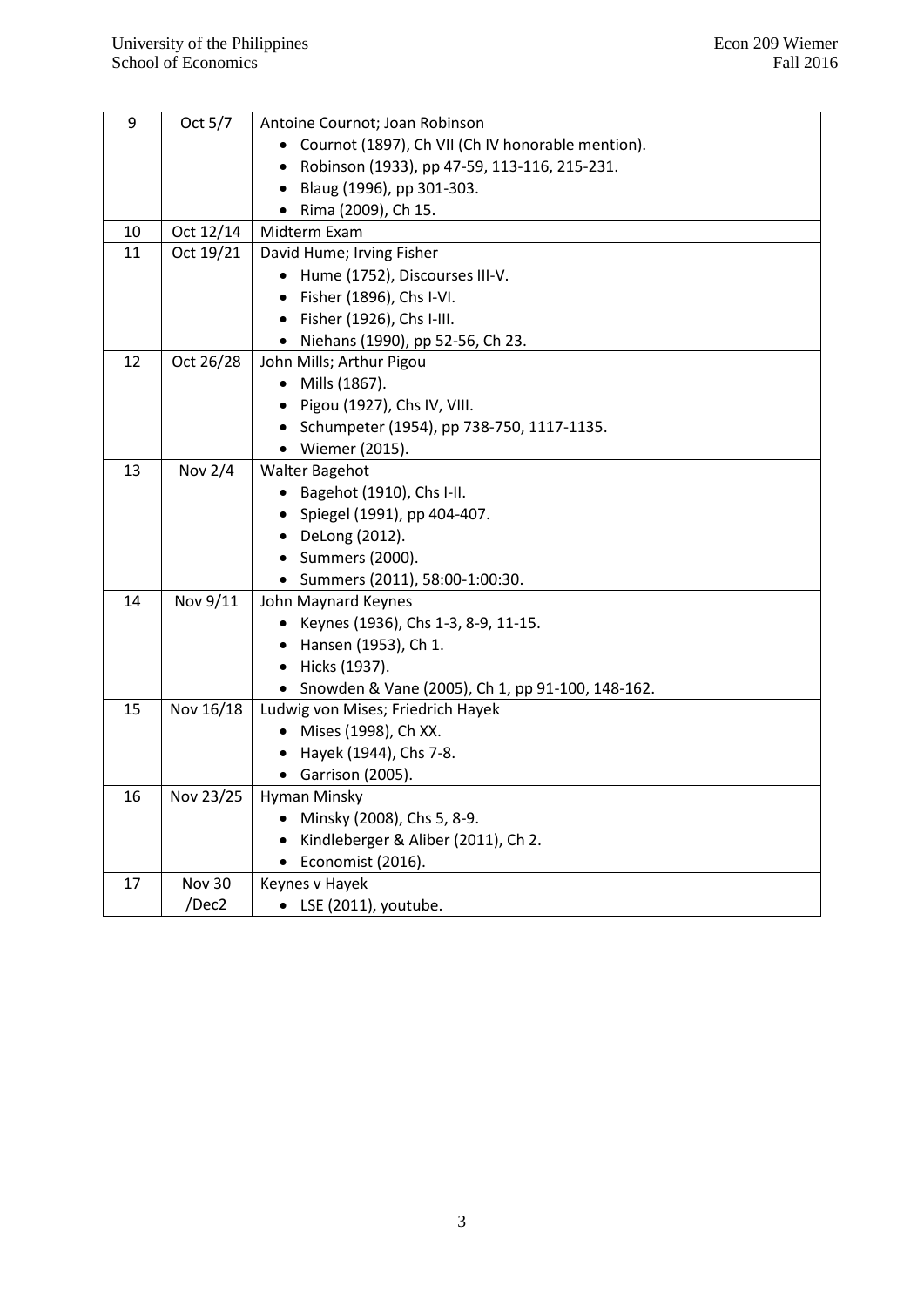# **Resources**

# **General**

# Original Works

Internet Archive. <https://archive.org/about/>

- page images from historic texts
- expansive coverage beyond economics and even beyond books
- limited to major works no longer under copyright

McMaster University Archive for the History of Economic Thought.

<http://socserv2.socsci.mcmaster.ca/econ/ugcm/3ll3/>

- continuous text with no page formating; figures missing; notes awkwardly placed
- convenient indexing by author
- material still under copyright included

### Interpretive Works

Blaug, Mark, 1996. *Economic Theory in Retrospect*, Fifth Edition (Cambridge, UK: Cambridge University Press).

 reader's guides to major works by Smith, Ricardo, Mill, Marx, Marshall, Wicksteed, Wicksell, Walras, and Keynes

Dobb, Maurice Herbert, 1973. *Theories of Value and Distribution Since Adam Smith: Ideology and Economic Theory* (University Press).

Henderson, David R., ed., *The Concise Encyclopedia of Economics* (Library of Economics and Liberty).<http://www.econlib.org/index.html>

- biographies of renowned economists
- explanations of concepts and theories by experts

Niehans, Jürg, 1990. *A History of Economic Theory: Classic Contributions, 1720-1980* (Baltimore, MD: Johns Hopkins University Press).

Rima, Ingrid, 2009. *Development of Economic Analysis*, Seventh Edition (Oxon, UK: Routledge).

multi-page excerpts from major works anchor the narrative

Schumpeter, Joseph A., 1954. *History of Economic Analysis* (New York: Oxford University Press).

- encyclopedic, at times to the point of tediousness
- cut short by the author's untimely demise
- very opinionated, even iconoclastic (no fan of Adam Smith)
- draws from original French and German works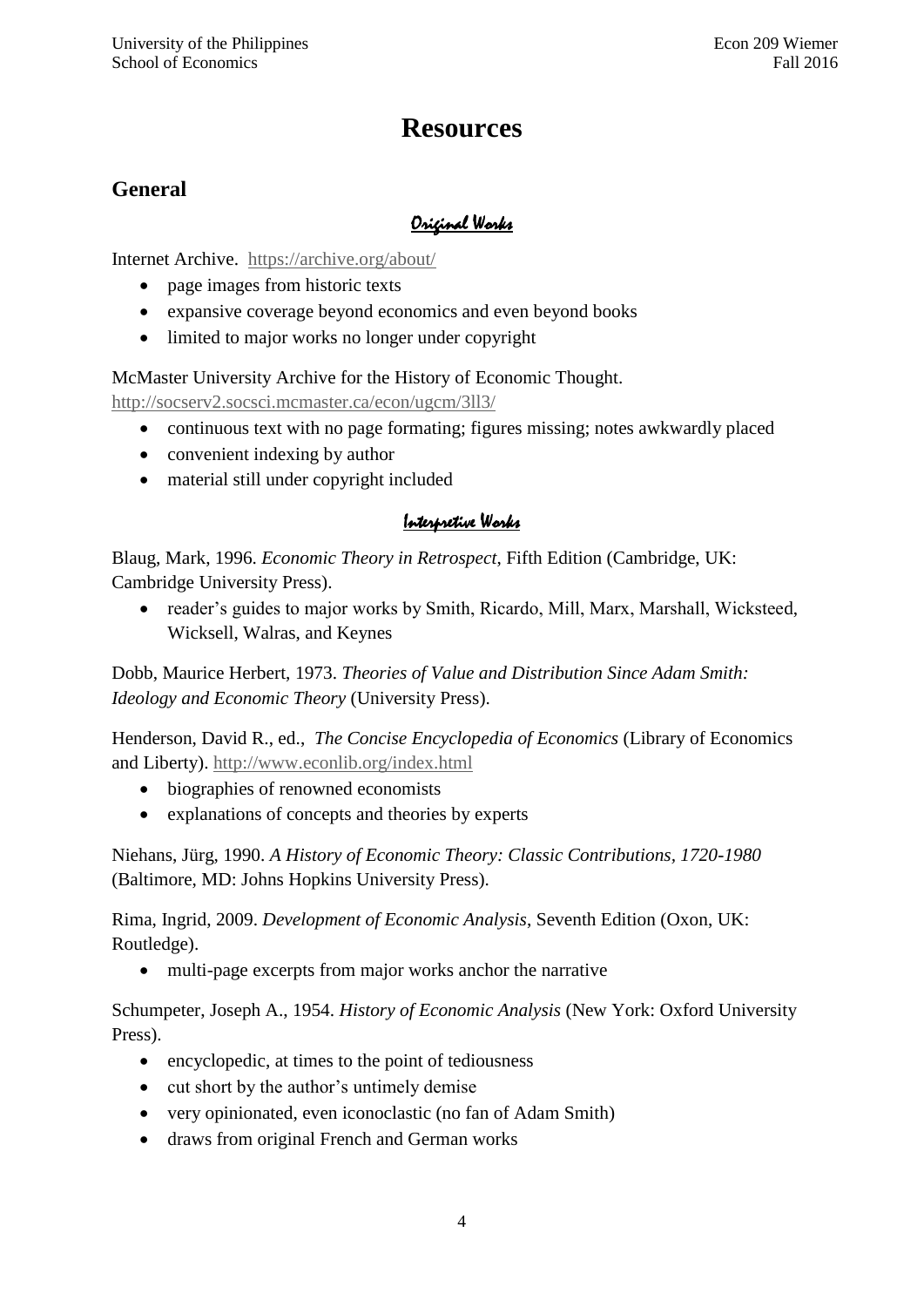Snowdon, Brian and Howard R. Vane (eds.), 2005. *Modern Macroeconomics: Its Origins, Development and Current State* (Cheltenham, UK: Edward Elgar).

Spiegel, Henry William, 1991. *The Growth of Economic Thought*, Third Edition (Durham, NC: Duke University Press).

- 220 pages on pre- Adam Smith
- 160 pages of bibliographical notes

Summers, Larry, 2011. w Martin Wolf: Keynote at INET's Bretton Woods Conference. <https://www.youtube.com/watch?v=Vgg5DoPkgYc>

# **Pre-Adam Smith**

# Interpretive Works

Blaug, 1996. Ch. 1: "Pre-Adamite Economics", pp. 10-32.

Niehans, 1990. Ch. 3: "Antecedents: Supply and Demand", pp. 14-24.

# **Classical**

# Original Works

Malthus, Thomas, 1798. *An Essay on the Principle of Population, As It Affects the Future Improvement of Society* (London: J. Johnson). <https://archive.org/details/essayonprincipl00malt>

Malthus, Thomas, 1821. *Principles of Political Economy Considered with a View to Their Practical Application* (Boston: Wells and Lilly). <https://archive.org/details/principlesofpoli01malt>

Mill, John Stuart, 1909[1848]. *Principles of Political Economy*, edited and annotated by W.J. Ashley (London: Longmans, Green). <https://archive.org/details/principlesofpol00mill>

Mill, John Stuart, 1844. Essays on Some Unsettled Questions in Political Economy (London: John W. Parker).

<https://archive.org/details/essaysonsomeuns01millgoog>

Mill, John Stuart, 1859. *On Liberty* (London: John W. Parker and Son). <https://archive.org/details/onliberty03millgoog>

Ricardo, David, 1821[1817]. *On the Principles of Political Economy and Taxation*, Third Edition (John Murray, Albemarle-Street). <https://archive.org/details/onprinciplespol00ricagoog>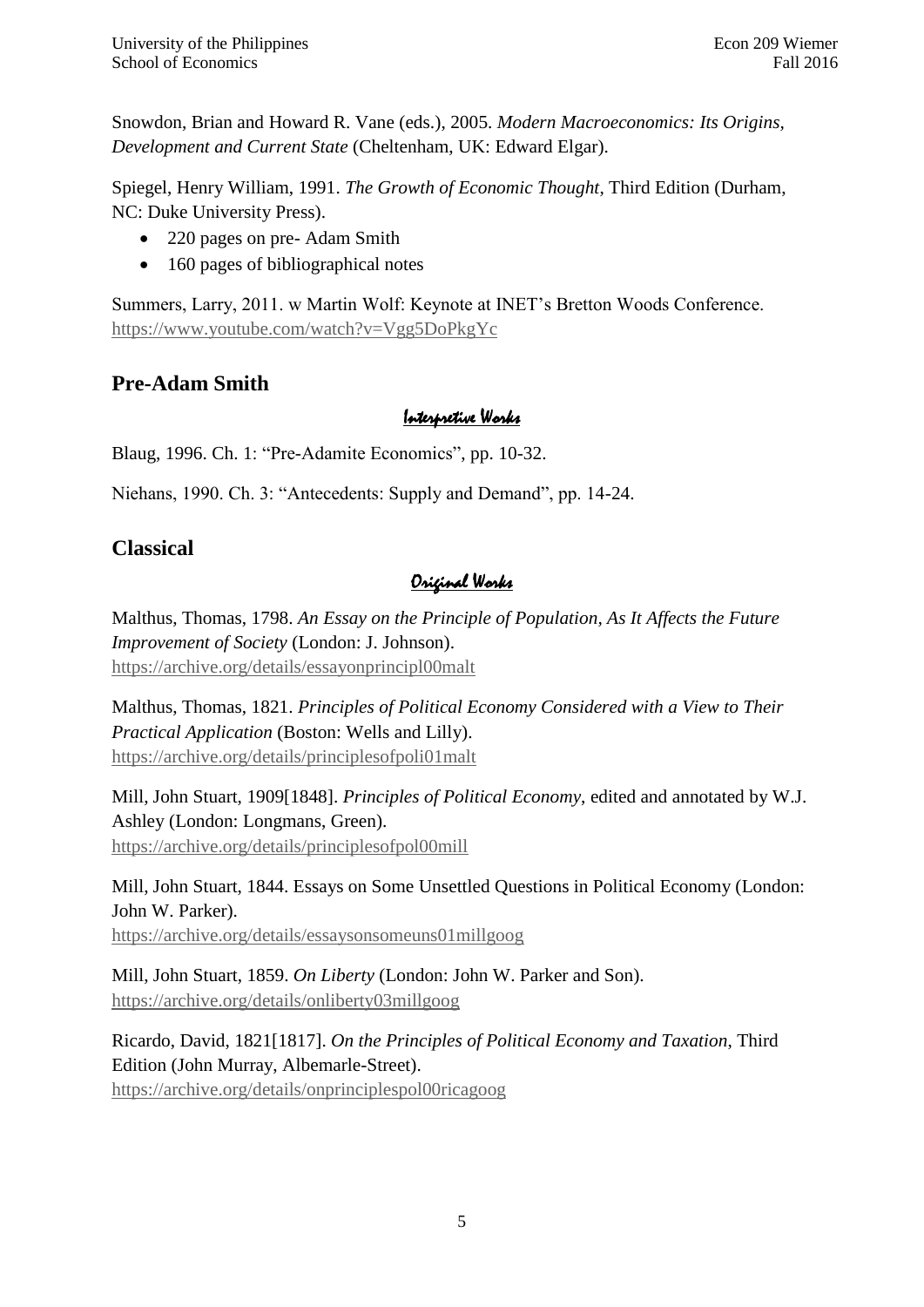Say, Jean-Baptiste, 1821. A *Treatise on Political Economy; or the Production, Distribution, and Consumption of Wealth*, Translated from the Fourth Edition of the French by C.R. Prinsep (London: Longman, Hurst, Rees, Orme, and Brown). <https://archive.org/details/atreatiseonpoli01unkngoog>

Smith, Adam (1776). *An Inquiry into the Nature and Causes of the Wealth of Nations*, (London: Strahan & Cadell). Vol I. [https://archive.org/details/inquiryintonatur01smit\\_0](https://archive.org/details/inquiryintonatur01smit_0) Vol II. [https://archive.org/details/inquiryintonatur02smit\\_0](https://archive.org/details/inquiryintonatur02smit_0)

#### Interpretive Works

Blaug, 1996. "Reader's Guide to the Principles of Political Economy", pp. 106-132.

Dobb, 1973. Ch. 5: "John Stuart Mill", pp. 121-136.

Dorfman, Robert, 1989. "Thomas Robert Malthus and David Ricardo", *Journal of Economic Perspectives*, 3(3), pp. 153-164.

O'Brien, D.P., 1975. Ch. 2: "The Roots of Classical Economics", *The Classical Economists* (Oxford: Clarendon Press), pp. 21-52.

Marshall, Alfred, 1895 [1890]. "Note on Ricardo's Theory of Value", *Principles of Economics*, Third Edition (New York: MacMillan), pp. 557-565. <https://archive.org/details/principlesofecon01marsrich>

Rima, 2009. Ch. 6: "Thomas Malthus and J.B. Say: The Political Economy of Population Behavior and Aggregate Demand", 123-144.

Samuelson, Paul A., 1978. "The Canonical Classical Model of Political Economy", *Journal of Economic Literature*, Vol. XVI (Dec.), pp. 1415-1434. [https://www.jstor.org/stable/2723556?seq=1#page\\_scan\\_tab\\_contents](https://www.jstor.org/stable/2723556?seq=1#page_scan_tab_contents)

Schumpeter, 1954. Ch. 6, Section 4: "Say's Law of Markets", pp. 615-625.

Spiegel, 1991. Ch. 16: "John Stuart Mill: Liberalism Redeemed", pp. 367-394.

Viner, Jacob, 1927. "Adam Smith and Laissez-Faire", *Journal of Political Economy*, 35(2), PP 198-232.

### **Radical**

# Original Works

Marx, Karl, 1887. *Capital: A Critical Analysis of Capitalist Production*, English translation edited by Fredrick Engels (London: Swan Sonnenschein, Lowrey, & Co.). Vol. I [1867]: <https://archive.org/details/capitalcriticala00marxrich> Vol. II [1885]: <https://archive.org/details/capitalcriticala02marxrich>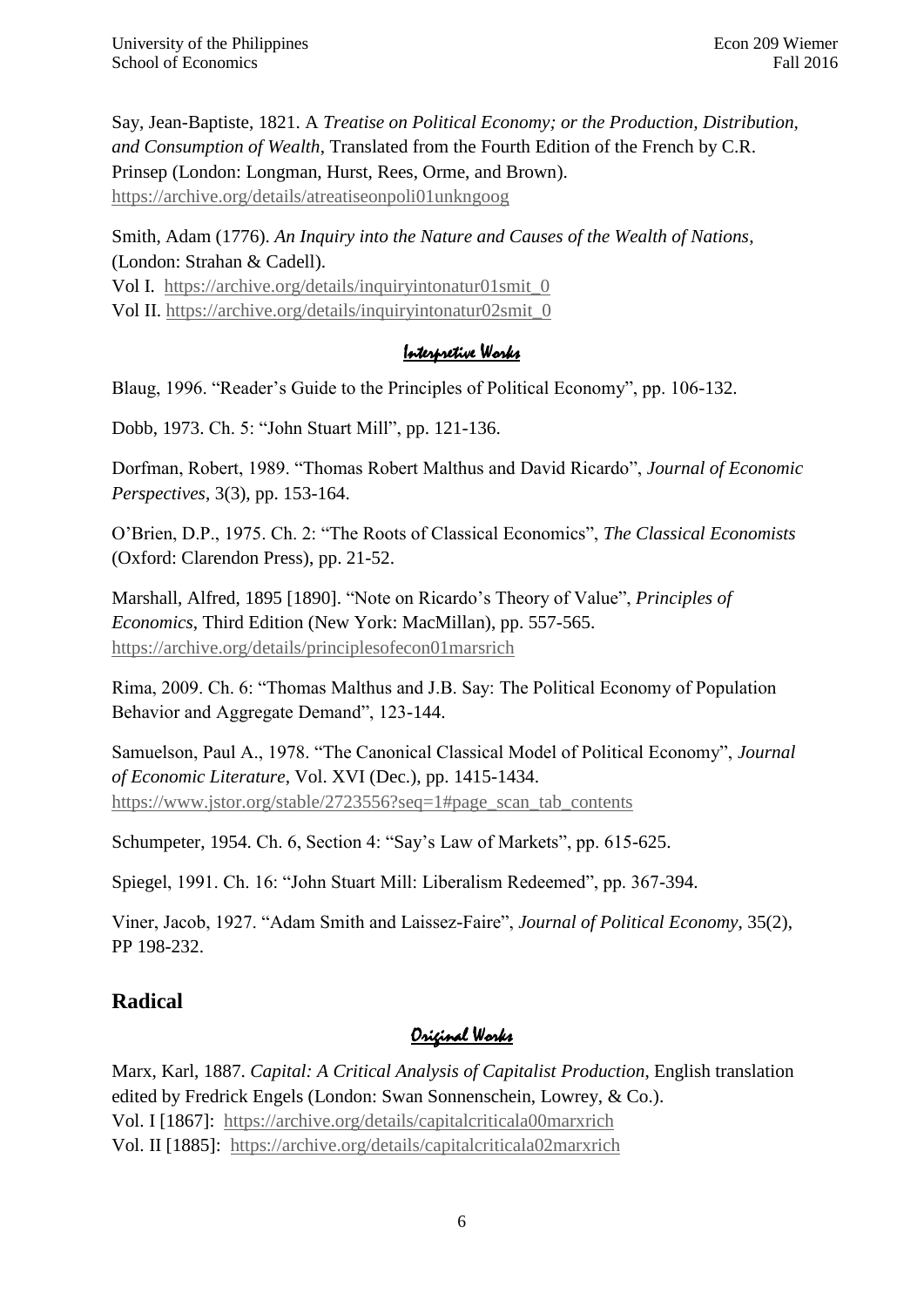Marx, Karl and Friedrich Engels, 1906[1848]. *Manifesto of the Communist Party* (Chicago: Charles H. Kerr). <https://archive.org/details/manifestocommun00engegoog>

#### Interpretive Works

Dobb, 1973. Ch. 6: "Karl Marx", pp. 137-165.

Niehans, 1990. Ch 2: "The Leitmotiv of Classical Economics", pp. 9-14.

Robinson, Joan, 1982[1942]. Chs. I-VII, *An Essay on Marxian Economics* (London: Macmillan), pp. 1-62.

### **Micro**

### Original Works

Cournot, Augustin, 1897[1838]. *Researches into the Mathematical Principles of the Theory of Wealth*, translated by Nathaniel T. Bacon (New York: Macmillan). [https://archive.org/details/bub\\_gb\\_AGoGpyJY\\_SAC](https://archive.org/details/bub_gb_AGoGpyJY_SAC)

Jevons, William Stanley, 1871. *Theory of Political Economy* (London: Macmillan). <https://archive.org/details/theoryofpolitica00jevouoft>

Marshall, Alfred, 1895 [1890]. *Principles of Economics*, Third Edition (New York: Macmillan). <https://archive.org/details/principlesofecon01marsrich>

Pareto, Vilfredo, 1971[1906]. *Manual of Political Economy*, Translated and Edited from the French Edition of 1927 by Ann S. Schweir and Alfred N. Page (London: Macmillan).

Robinson, Joan, 1933. *The Economics of Imperfect Competition* (London: Macmillan).

Walras, Leon, 2014 [1871,1874]. *Elements of Theoretical Economics or the Theory of Social Wealth*, Translated and edited by Donald A. Walker and Jan Van Daal (Cambridge, UK: Cambridge University Press).

#### Interpretive Works

Blaug, 1996. Ch. 8: "Other Forerunners", Sections 14&15, pp. 301-303. Ch. 13: "General Equilibrium [and Welfare Economics]", pp. 549-570.

Friedman, Milton, 1955. "Leon Walras and His Economic System", *American Economic Review*, Vol. 45, No. 5 (Dec.), pp. 900-909.

Niehans, 1990. Ch. 13: "The Leitmotif of Marginalism", pp. 159-163.

Rima, 2009. Ch. 15: "Chamberlin, Robinson, and Other Price Theorists", pp. 349-372.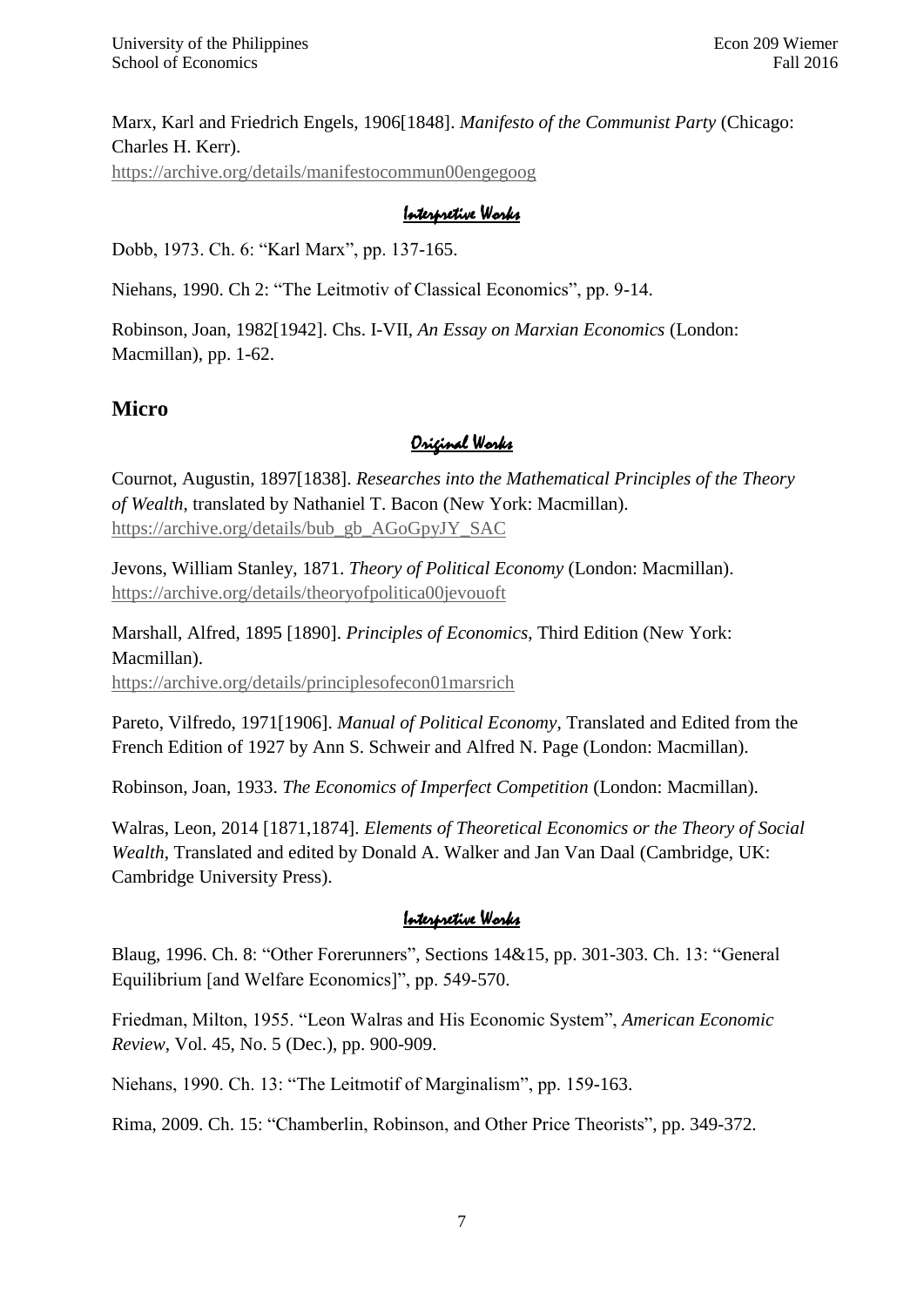Spiegel, 1991. Ch. 22: "Economics Restructured: Marginalism and Optimization", pp. 504- 528. "Pareto", pp. 556-561.

### **Macro**

### Original Works

Bagehot, Walter, 1910[1874]. *Lombard Street: A Description of the Money Market* (New York: E.P. Dutton). <https://archive.org/details/lombardstreetd00bage>

Hayek, Friedrich, 1944. *The Road to Serfdom* (Chicago: University of Chicago Press).

Hume, David, 1752. *Political Discourses* (Edinburgh: R. Fleming). <https://archive.org/details/McGillLibrary-125702-2590>

Fisher, Irving, 1896. *Appreciation and Interest* (New York: Macmillan). <https://archive.org/details/appreciationinte00fish>

Fisher, Irving, 1926[1911]. *The Purchasing Power of Money: Its Determination and Relation to Credit, Interest and Crises* (New York: Macmillan). <https://archive.org/stream/purchasingpower00fish#page/n5/mode/2up>

Keynes, John Maynard, 1936. *The General Theory of Employment, Interest, and Money*. <https://archive.org/details/TheGeneralTheoryOfEmploymentInterestAndMoney>

Mills, John, 1867. "On Credit Cycles and the Origin of Commercial Panics", *Transactions of the Manchester Statistical Society*, Session 1867-68, pp. 5-40.

Minsky, Hyman P., 2008[1986]. *Stabilizing an Unstable Economy* (New York: McGraw Hill).

Mises, Ludwig von, 1998[1949]. *Human Action: A Treatise on Economics* (Auburn, AL: Ludwig von Mises Institute). <https://mises.org/profile/ludwig-von-mises>

Pigou, Arthur C., 1927. *Industrial Fluctuations* (London: MacMillan).

### Interpretive Works

DeLong, J. Bradford, 2012. "This Time, It Is Not Different: The Persistent Concerns of Financial Macroeconomics".

<http://delong.typepad.com/20120411-russell-sage-delong-paper.pdf>

*Economist*, 2016. "Minsky's Moment", 30 July. [http://www.economist.com/news/economics](http://www.economist.com/news/economics-brief/21702740-second-article-our-series-seminal-economic-ideas-looks-hyman-minskys?frsc=dg%7Cc)[brief/21702740-second-article-our-series-seminal-economic-ideas-looks-hyman](http://www.economist.com/news/economics-brief/21702740-second-article-our-series-seminal-economic-ideas-looks-hyman-minskys?frsc=dg%7Cc)[minskys?frsc=dg%7Cc](http://www.economist.com/news/economics-brief/21702740-second-article-our-series-seminal-economic-ideas-looks-hyman-minskys?frsc=dg%7Cc)

Garrison, Roger W., 2005. Ch. 9: "The Austrian School" in Snowdon and Vane (eds.), pp. 474-516.